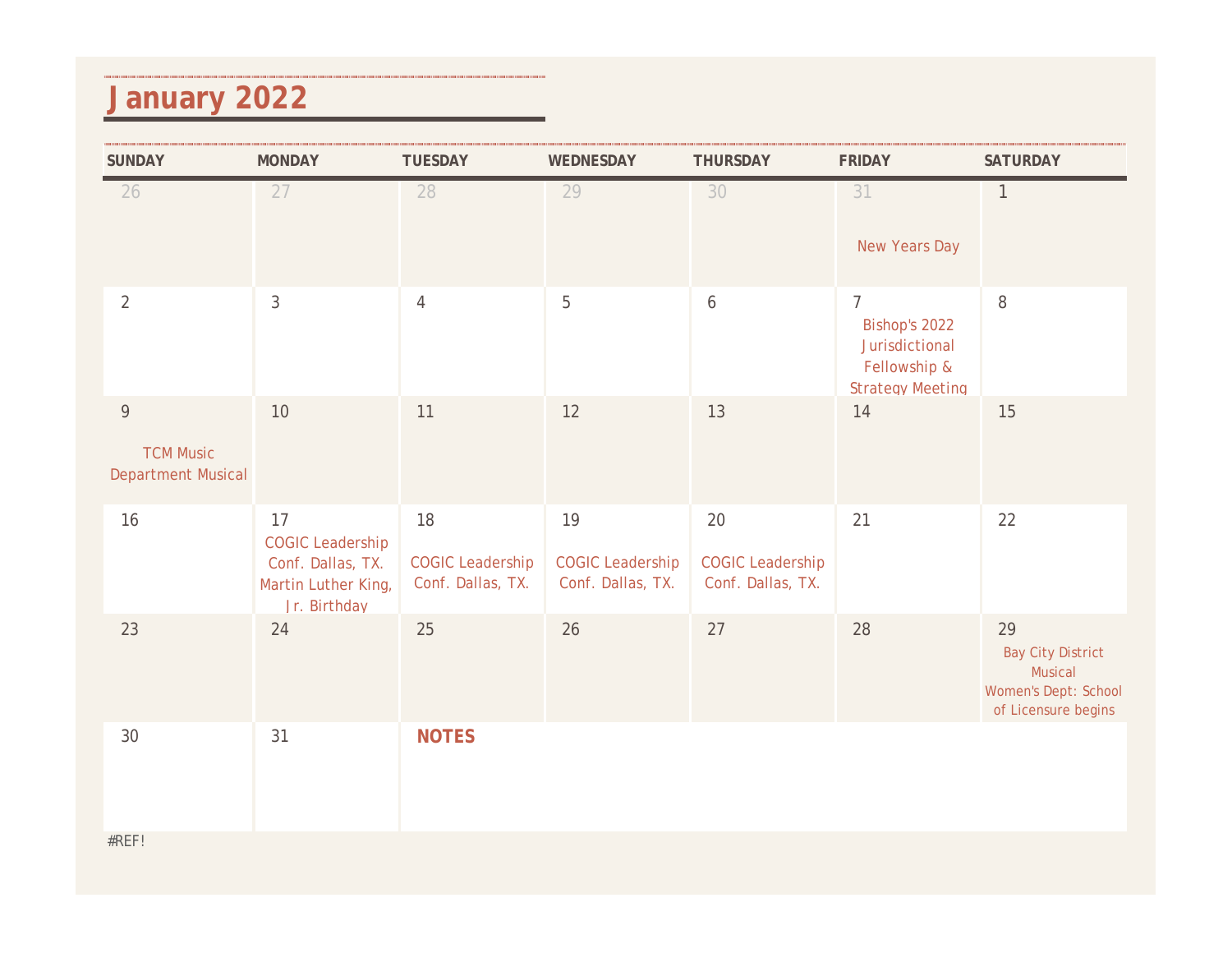### **February 2022**

| <b>SUNDAY</b> | <b>MONDAY</b>                                                    | <b>TUESDAY</b>                                                   | WEDNESDAY                                                                                                 | <b>THURSDAY</b>                                                                                           | <b>FRIDAY</b>                                                                                             | <b>SATURDAY</b>                                      |
|---------------|------------------------------------------------------------------|------------------------------------------------------------------|-----------------------------------------------------------------------------------------------------------|-----------------------------------------------------------------------------------------------------------|-----------------------------------------------------------------------------------------------------------|------------------------------------------------------|
| 30            | 31                                                               | $\mathbf{1}$<br>Northern District<br>Meeting                     | $\overline{2}$<br><b>Northern District</b><br>Meeting                                                     | $\mathfrak{Z}$<br><b>Northern District</b><br>Meeting                                                     | $\overline{4}$<br>Northern District<br>Meeting                                                            | 5                                                    |
| 6             | $\overline{7}$                                                   | $\, 8$                                                           | $\overline{9}$<br><b>Southside District</b><br>Meeting                                                    | 10<br><b>Southside District</b><br>Meeting                                                                | 11<br><b>Southside District</b><br>Meeting                                                                | 12                                                   |
| 13            | 14                                                               | 15<br><b>Bay City District</b><br>Meeting                        | 16<br><b>Bay Central &amp;</b><br><b>Pineland Meeting</b><br><b>Henderson Budget</b><br>Conf.             | 17<br><b>Bay Central &amp;</b><br><b>Pineland Meeting</b><br><b>Henderson Budget</b><br>Conf.             | 18<br><b>Bay Central &amp;</b><br><b>Pineland Meeting</b><br><b>Henderson Budget</b><br>Conf.             | 19                                                   |
| 20            | 21<br><b>North Central</b><br><b>Houston District</b><br>Meeting | 22<br><b>North Central</b><br><b>Houston District</b><br>Meeting | 23<br><b>North Central</b><br>Houston, North<br><b>Central &amp; Southwest</b><br><b>District Meeting</b> | 24<br><b>North Central</b><br>Houston, North<br><b>Central &amp; Southwest</b><br><b>District Meeting</b> | 25<br><b>North Central</b><br>Houston, North<br><b>Central &amp; Southwest</b><br><b>District Meeting</b> | 26                                                   |
| 27            | 28                                                               | $\mathbf 1$                                                      | $\overline{2}$                                                                                            | $\mathfrak{Z}$                                                                                            | $\overline{4}$                                                                                            | 5<br><b>TCM Jurisdictional</b><br>Assembly/Call Mtg. |
| 6             | 7                                                                | <b>NOTES</b>                                                     |                                                                                                           |                                                                                                           |                                                                                                           |                                                      |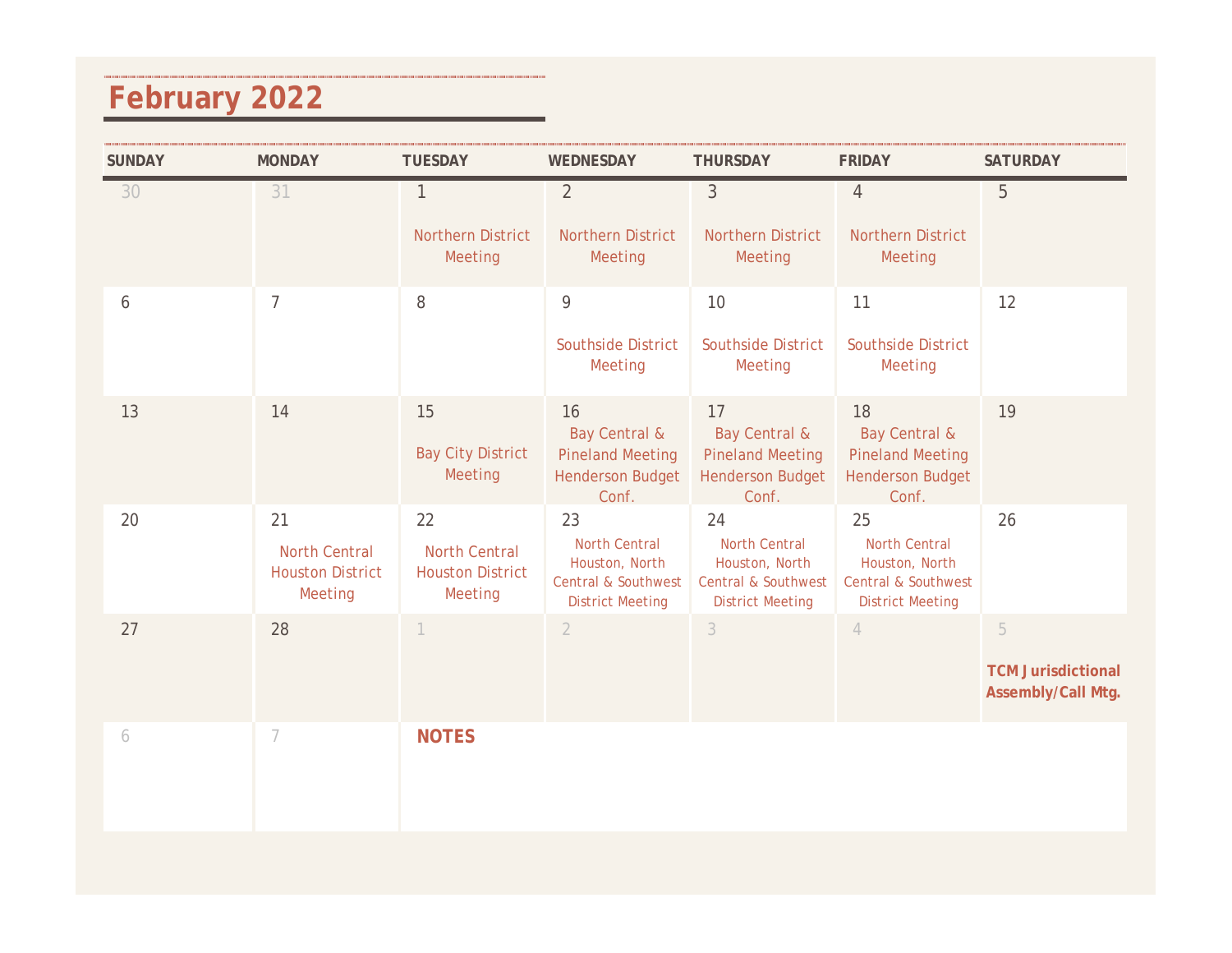#### **March 2022**

| <b>SUNDAY</b> | <b>MONDAY</b>                                                                | <b>TUESDAY</b>                                                  | WEDNESDAY                                                       | <b>THURSDAY</b>                                                                      | <b>FRIDAY</b>                                                                                     | <b>SATURDAY</b>                                                  |
|---------------|------------------------------------------------------------------------------|-----------------------------------------------------------------|-----------------------------------------------------------------|--------------------------------------------------------------------------------------|---------------------------------------------------------------------------------------------------|------------------------------------------------------------------|
| 27            | 28                                                                           | $\mathbf{1}$                                                    | $\overline{2}$                                                  | $\mathfrak{Z}$                                                                       | $\overline{4}$                                                                                    | 5<br><b>TCM Jurisdictional</b><br>Assembly/Call Mtg.             |
| 6             | $\overline{7}$                                                               | 8                                                               | 9                                                               | 10                                                                                   | 11                                                                                                | 12                                                               |
| 13            | 14                                                                           | 15                                                              | 16                                                              | 17                                                                                   | 18                                                                                                | 19<br><b>TCM Women's Dept:</b><br><b>Clergy Wives</b><br>Service |
| $20\,$        | 21                                                                           | 22                                                              | 23                                                              | 24                                                                                   | 25                                                                                                | 26                                                               |
| 27            | 28                                                                           | 29<br><b>2022 TCM</b><br>Ministers &<br><b>Worker's Meeting</b> | 30<br><b>2022 TCM</b><br>Ministers &<br><b>Worker's Meeting</b> | 31<br><b>2022 TCM</b><br><b>Ministers &amp; Worker's</b><br>Meeting<br>(Women's Day) | $\left  \right $<br><b>2022 TCM</b><br>Ministers &<br><b>Worker's Meeting</b><br>(Official Night) | $\overline{2}$                                                   |
| 3             | $\mathcal{A}% _{0}=\mathcal{A}_{\mathrm{CL}}\times\mathcal{A}_{\mathrm{CL}}$ | <b>NOTES</b>                                                    |                                                                 |                                                                                      |                                                                                                   |                                                                  |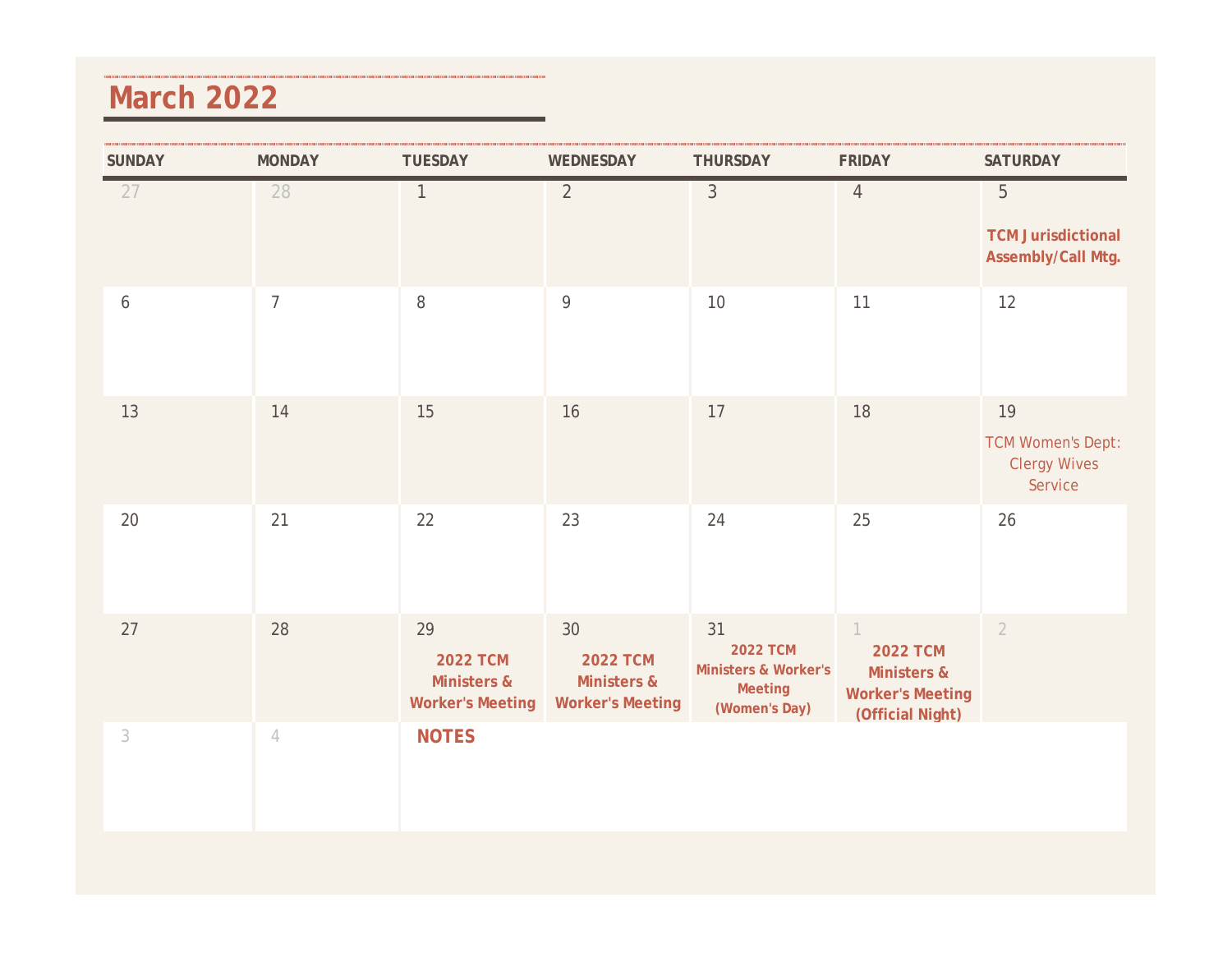### **April 2022**

| <b>SUNDAY</b>                | <b>MONDAY</b>                               | <b>TUESDAY</b>                                                          | WEDNESDAY                                                                              | <b>THURSDAY</b>                                                                      | <b>FRIDAY</b>                                                                      | <b>SATURDAY</b>                                                              |
|------------------------------|---------------------------------------------|-------------------------------------------------------------------------|----------------------------------------------------------------------------------------|--------------------------------------------------------------------------------------|------------------------------------------------------------------------------------|------------------------------------------------------------------------------|
| 27                           | 28                                          | 29                                                                      | 30                                                                                     | 31                                                                                   | 1<br><b>2022 TCM</b><br>Ministers &<br><b>Worker's Meeting</b><br>(Official Night) | $\overline{2}$                                                               |
| 3                            | $\overline{4}$                              | 5<br><b>National Annual</b><br><b>April Call Meeting</b><br>Memphis, TN | $\boldsymbol{6}$<br><b>National Annual</b><br><b>April Call Meeting</b><br>Memphis, TN | $\overline{7}$<br><b>National Annual</b><br><b>April Call Meeting</b><br>Memphis, TN | 8                                                                                  | $\overline{9}$<br><b>TCM Youth Dept:</b><br>Leadership Seminar               |
| $10\,$<br><b>PALM SUNDAY</b> | 11<br><b>TCM Ordination</b><br>Class begins | 12                                                                      | 13                                                                                     | 14                                                                                   | 15<br><b>TCM Evangelism</b><br>Dept:<br>The Seven Last<br>Sayings                  | 16                                                                           |
| 17<br><b>EASTER SUNDAY</b>   | 18                                          | 19                                                                      | 20                                                                                     | 21                                                                                   | 22                                                                                 | 23<br><b>TCM Women's Dept:</b><br>Annual Women in Red<br>Service<br>10am-1pm |
| 24                           | 25                                          | 26                                                                      | 27                                                                                     | 28                                                                                   | 29                                                                                 | 30                                                                           |
|                              | $\overline{2}$                              | <b>NOTES</b>                                                            |                                                                                        |                                                                                      |                                                                                    |                                                                              |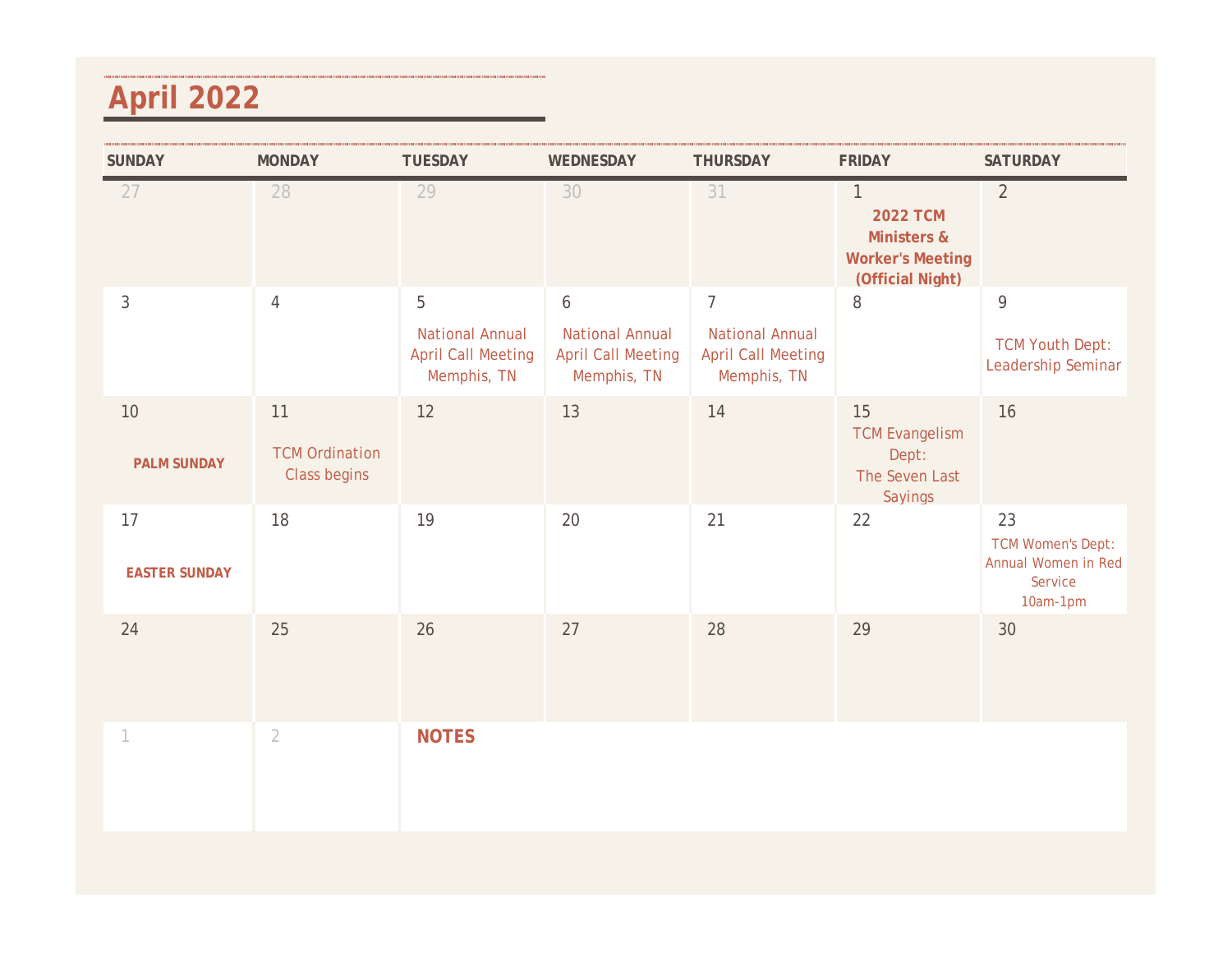### **May 2022**

| <b>SUNDAY</b>  | <b>MONDAY</b>                                                       | <b>TUESDAY</b>                                             | WEDNESDAY                                            | <b>THURSDAY</b>                                                        | <b>FRIDAY</b>                                                                                                                                             | <b>SATURDAY</b>                                                                        |
|----------------|---------------------------------------------------------------------|------------------------------------------------------------|------------------------------------------------------|------------------------------------------------------------------------|-----------------------------------------------------------------------------------------------------------------------------------------------------------|----------------------------------------------------------------------------------------|
|                | $\overline{2}$                                                      | $\mathfrak{Z}$                                             | $\overline{4}$                                       | 5                                                                      | $\overline{6}$                                                                                                                                            | $\overline{7}$<br><b>TCM Women's Dept:</b><br><b>Advisory Board</b><br>Service<br>11am |
| $8\,$          | 9                                                                   | 10                                                         | 11<br>National<br>Men's Conference                   | 12<br>National<br>Men's Conference                                     | 13<br>National<br>Men's Conference                                                                                                                        | 14                                                                                     |
| 15             | 16                                                                  | 17                                                         | 18                                                   | 19                                                                     | 20                                                                                                                                                        | 21<br><b>TCM Council of</b><br>Pastors & Elders<br>Seminar                             |
| 22             | 23                                                                  | 24                                                         | 25                                                   | 26                                                                     | 27                                                                                                                                                        | 28                                                                                     |
| 29             | 30<br>Women's Int'L<br>Convention<br>Orlando, FL.<br>(Memorial Day) | 31<br><b>Bay City District</b><br>Revival<br>Women's Int'L | <b>Bay City District</b><br>Revival<br>Women's Int'L | $\overline{2}$<br><b>Bay City District</b><br>Revival<br>Women's Int'l | $\overline{3}$<br><b>Bay City District</b><br>Revival<br>Women's Int'L<br>Convention Orlando, Convention Orlando, Convention Orlando, Convention Orlando, | $\overline{4}$                                                                         |
| $\overline{5}$ | 6                                                                   | <b>NOTES</b>                                               |                                                      |                                                                        |                                                                                                                                                           |                                                                                        |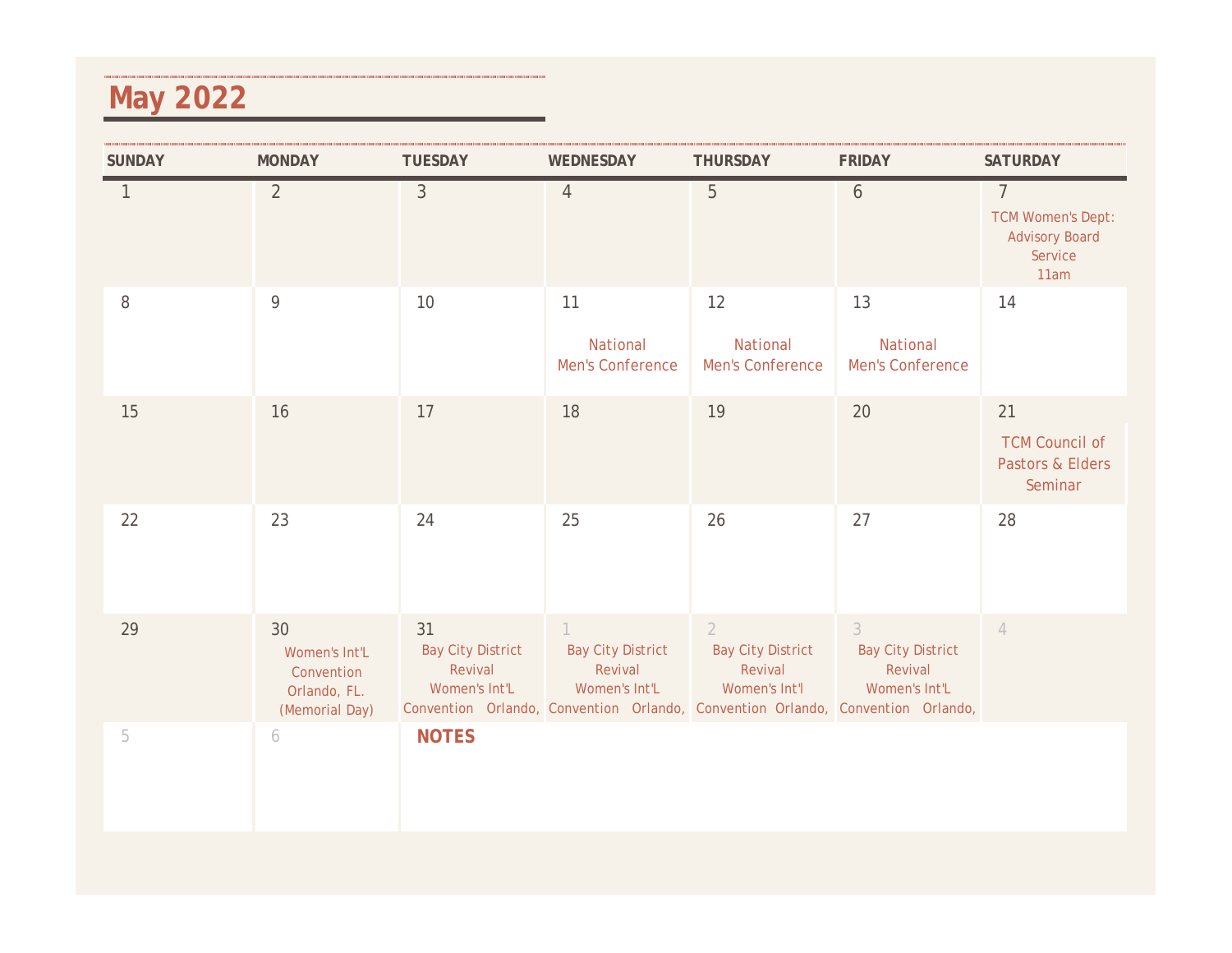#### **June 2022**

| <b>SUNDAY</b> | <b>MONDAY</b>                                                                                       | <b>TUESDAY</b> | WEDNESDAY                                                            | THURSDAY                                                               | <b>FRIDAY</b>                                                                                                                         | <b>SATURDAY</b>                                                     |
|---------------|-----------------------------------------------------------------------------------------------------|----------------|----------------------------------------------------------------------|------------------------------------------------------------------------|---------------------------------------------------------------------------------------------------------------------------------------|---------------------------------------------------------------------|
| 29            | 30                                                                                                  | 31             | $\mathbf{1}$<br><b>Bay City District</b><br>Revival<br>Women's Int'L | $\overline{2}$<br><b>Bay City District</b><br>Revival<br>Women's Int'l | $\mathfrak{Z}$<br><b>Bay City District</b><br>Revival<br>Women's Int'L<br>Convention Orlando, Convention Orlando, Convention Orlando, | $\overline{4}$                                                      |
| $\mathbf 5$   | 6                                                                                                   | $\overline{7}$ | $\, 8$                                                               | $\mathsf{q}$                                                           | $10$                                                                                                                                  | 11                                                                  |
| 12            | 13                                                                                                  | 14             | 15<br><b>TCM</b><br><b>AIM Convention</b>                            | 16<br><b>TCM</b><br><b>AIM Convention</b>                              | 17<br><b>TCM</b><br><b>AIM Convention</b>                                                                                             | 18                                                                  |
| 19            | 20                                                                                                  | 21             | 22                                                                   | 23                                                                     | 24                                                                                                                                    | 25<br><b>TCM Scholarship</b><br>Luncheon<br><b>Greater Parkhill</b> |
| 26            | 27                                                                                                  | 28             | 29                                                                   | 30                                                                     | $\overline{1}$                                                                                                                        | $\overline{2}$                                                      |
| 3             | $\overline{4}$<br><b>TCM Ordination</b><br><b>Classes ends</b><br>National<br><b>AIM Convention</b> | <b>NOTES</b>   |                                                                      |                                                                        |                                                                                                                                       |                                                                     |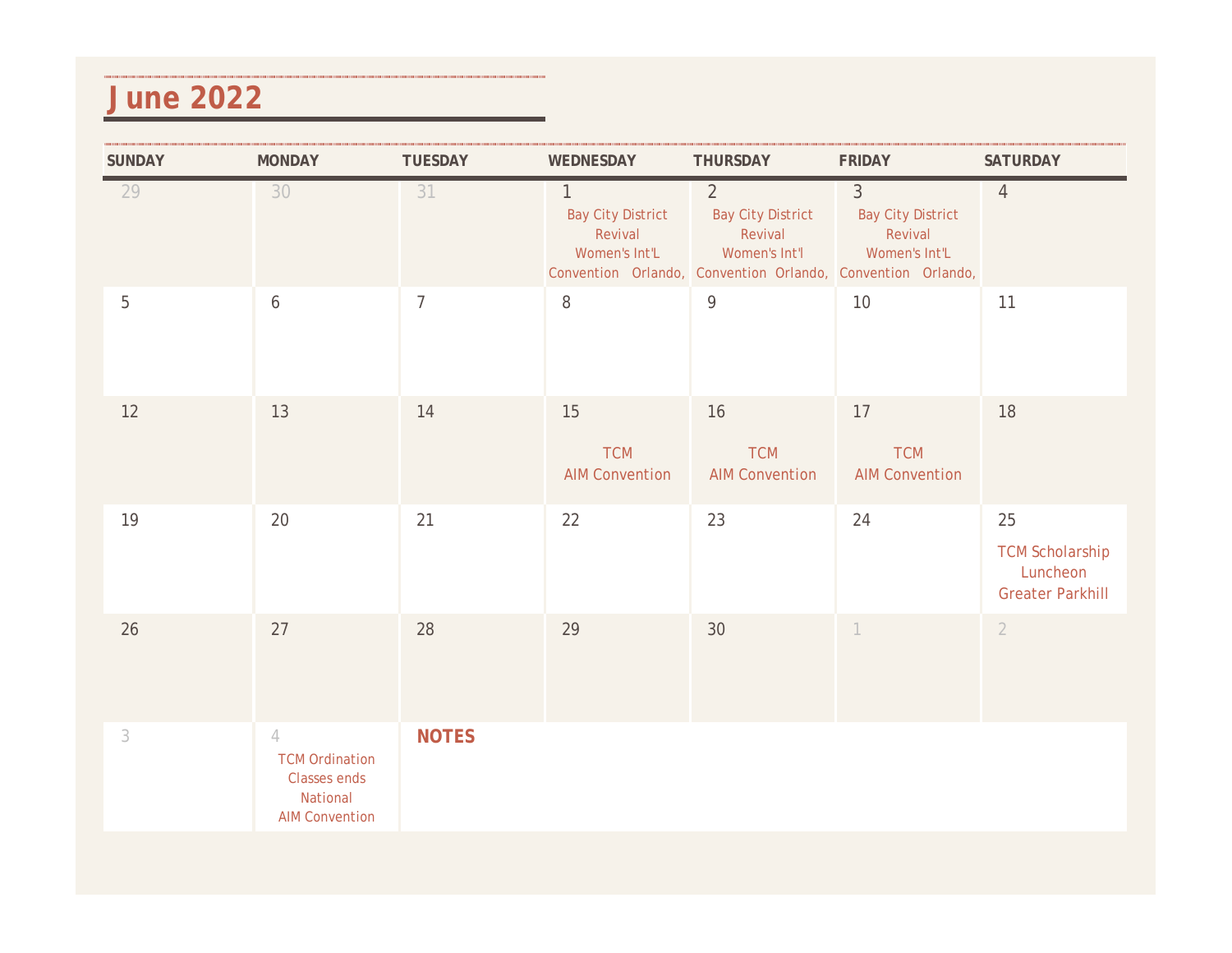### **July 2022**

| <b>SUNDAY</b> | <b>MONDAY</b>                                                                                       | <b>TUESDAY</b>                                          | WEDNESDAY                                                             | <b>THURSDAY</b>                                                                          | <b>FRIDAY</b>                                                               | <b>SATURDAY</b>                                                            |
|---------------|-----------------------------------------------------------------------------------------------------|---------------------------------------------------------|-----------------------------------------------------------------------|------------------------------------------------------------------------------------------|-----------------------------------------------------------------------------|----------------------------------------------------------------------------|
| 26            | 27                                                                                                  | 28                                                      | 29                                                                    | 30                                                                                       | $\mathbf{1}$                                                                | $\overline{2}$                                                             |
| 3             | $\overline{4}$<br><b>TCM Ordination</b><br><b>Classes ends</b><br>National<br><b>AIM Convention</b> | 5<br>National<br><b>AIM Convention</b><br>Columbus, OH  | $\boldsymbol{6}$<br>National<br><b>AIM Convention</b><br>Columbus, OH | $\overline{7}$<br>National<br><b>AIM Convention</b><br>Columbus, OH                      | 8<br>National<br><b>AIM Convention</b><br>Columbus, OH                      | 9                                                                          |
| 10            | 11<br><b>TCM 13th Annual</b><br><b>Holy Convocation</b>                                             | 12<br><b>TCM 13th Annual</b><br><b>Holy Convocation</b> | 13<br><b>TCM 13th Annual</b><br><b>Holy Convocation</b>               | 14<br><b>TCM 13th Annual</b><br><b>Holy Convocation</b><br>(Women's Day)<br>J.C.P.E. 6pm | 15<br><b>TCM 13th Annual</b><br><b>Holy Convocation</b><br>(Official Night) | 16<br><b>TCM Women's Dept.</b><br><b>Annual Prayer</b><br><b>Breakfast</b> |
| 17            | 18                                                                                                  | 19                                                      | 20                                                                    | 21                                                                                       | 22                                                                          | 23<br><b>TCM Women's Dept.</b><br><b>Licensure Ceremony</b><br>11am        |
| 24            | 25                                                                                                  | 26                                                      | 27                                                                    | 28                                                                                       | 29                                                                          | 30                                                                         |
| 31            | 1                                                                                                   | <b>NOTES</b>                                            |                                                                       |                                                                                          |                                                                             |                                                                            |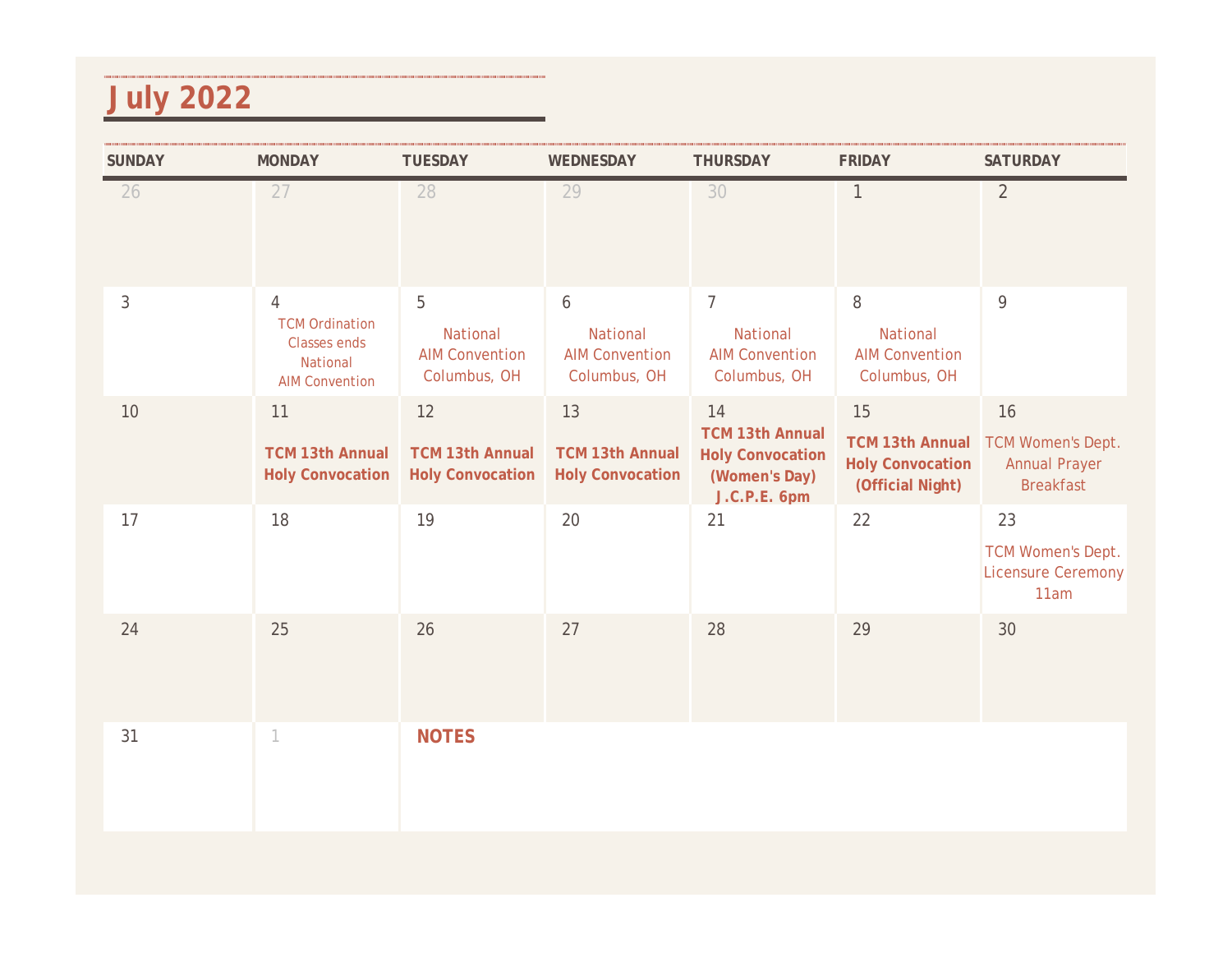# **August 2022**

| <b>SUNDAY</b>  | <b>MONDAY</b>               | <b>TUESDAY</b> | WEDNESDAY                                                                | <b>THURSDAY</b>                                                              | <b>FRIDAY</b>                                                            | <b>SATURDAY</b>                                                                     |
|----------------|-----------------------------|----------------|--------------------------------------------------------------------------|------------------------------------------------------------------------------|--------------------------------------------------------------------------|-------------------------------------------------------------------------------------|
| 31             | $\mathbf{1}$                | $\overline{2}$ | $\mathfrak{Z}$                                                           | $\overline{4}$                                                               | 5                                                                        | 6<br>TCM S.S. Band &<br><b>Purity Class</b><br><b>Back to School Social</b><br>10am |
| $\overline{7}$ | $\, 8$                      | $\overline{9}$ | 10                                                                       | 11                                                                           | 12                                                                       | 13<br><b>TCM</b><br><b>Sunday School</b><br>Seminar                                 |
| 14             | 15                          | 16             | 17                                                                       | 18                                                                           | 19<br>Texas Inter-<br>Jurisdictional<br>Convocation                      | 20<br>Texas Inter-<br>Jurisdictional<br>Convocation                                 |
| 21             | 22                          | 23             | 24<br><b>TCM</b><br>Evangelism Dept.<br><b>Back to School</b><br>Revival | $25\,$<br><b>TCM</b><br>Evangelism Dept.<br><b>Back to School</b><br>Revival | 26<br><b>TCM</b><br>Evangelism Dept.<br><b>Back to School</b><br>Revival | 27                                                                                  |
| 28             | 29                          | 30             | 31                                                                       | 1                                                                            | $\overline{2}$                                                           | $\mathfrak{Z}$<br><b>TCM</b><br>Women's Dept.<br><b>Nurses Unit</b><br>Workshop     |
| $\overline{4}$ | $\overline{5}$<br>Labor Day | <b>NOTES</b>   |                                                                          |                                                                              |                                                                          |                                                                                     |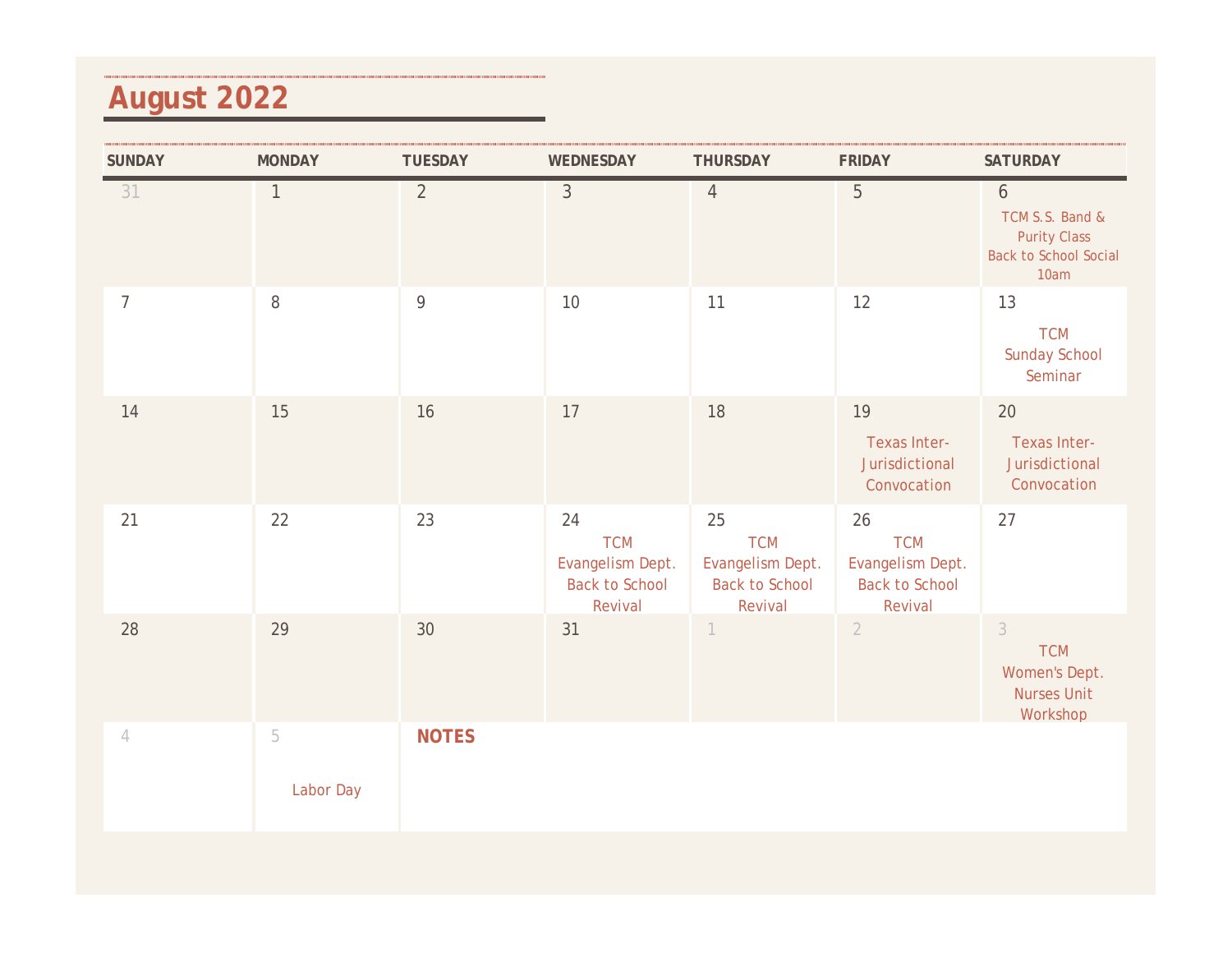## **September 2022**

| <b>SUNDAY</b>  | <b>MONDAY</b>  | <b>TUESDAY</b>                             | WEDNESDAY                                  | <b>THURSDAY</b>                                                               | <b>FRIDAY</b>                                                                 | <b>SATURDAY</b>                                                                      |
|----------------|----------------|--------------------------------------------|--------------------------------------------|-------------------------------------------------------------------------------|-------------------------------------------------------------------------------|--------------------------------------------------------------------------------------|
| 28             | 29             | 30                                         | 31                                         | $\mathbf{1}$                                                                  | $\overline{2}$                                                                | $\mathfrak{Z}$<br><b>TCM</b><br>Women's<br>Dept. Nurses Unit<br>Workshop             |
| $\overline{4}$ | 5<br>Labor Day | $\boldsymbol{6}$                           | $\overline{7}$                             | $\, 8$                                                                        | $\overline{9}$                                                                | 10<br>Council<br><b>TCM</b><br>of Pastors & Elders<br>Conference                     |
| 11             | 12             | 13<br><b>Henderson District</b><br>Meeting | 14<br><b>Henderson District</b><br>Meeting | 15<br><b>Henderson District</b><br>Meeting<br>Northern District<br>Fellowship | 16<br><b>Henderson District</b><br>Meeting<br>Northern District<br>Fellowship | 17                                                                                   |
| 18             | 19             | 20                                         | 21                                         | 22                                                                            | 23                                                                            | 24<br><b>TCM Youth Dept.</b><br><b>World Youth Day</b>                               |
| 25             | 26             | 27                                         | 28                                         | 29                                                                            | 30                                                                            | $\left\vert \right\rangle$<br><b>TCM Jurisdictional</b><br>Assembly/Harvest<br>Rally |
| $\overline{2}$ | $\sqrt{3}$     | <b>NOTES</b>                               |                                            |                                                                               |                                                                               |                                                                                      |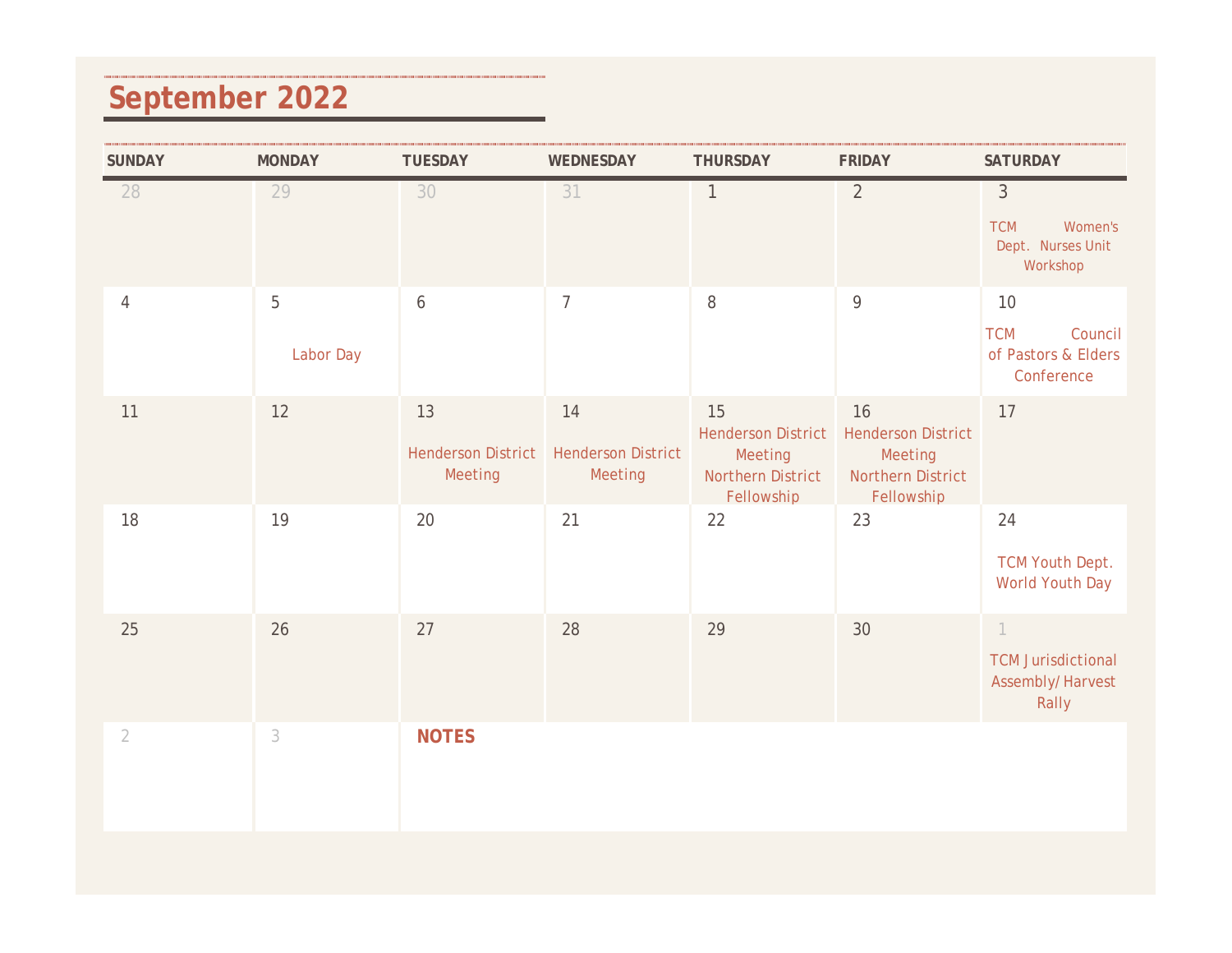#### **October 2022**

| <b>SUNDAY</b>  | <b>MONDAY</b>             | <b>TUESDAY</b> | WEDNESDAY                                               | THURSDAY                                                | <b>FRIDAY</b>                                            | <b>SATURDAY</b>                                                        |
|----------------|---------------------------|----------------|---------------------------------------------------------|---------------------------------------------------------|----------------------------------------------------------|------------------------------------------------------------------------|
| 25             | 26                        | 27             | 28                                                      | 29                                                      | 30                                                       | $\mathbf{1}$<br><b>TCM Jurisdictional</b><br>Assembly/Harvest<br>Rally |
| $\overline{2}$ | $\mathfrak{Z}$            | $\overline{4}$ | $\mathbf 5$                                             | $\boldsymbol{6}$                                        | $\overline{7}$                                           | $\, 8$                                                                 |
| $\overline{9}$ | 10<br><b>Columbus Day</b> | 11             | 12<br><b>TCM Women's</b><br>Conference/Revival<br>730pm | 13<br><b>TCM Women's</b><br>Conference/Revival<br>730pm | 14                                                       | 15                                                                     |
| 16             | 17                        | 18             | 19                                                      | 20                                                      | 21                                                       | 22<br><b>TCM</b><br>Mission Dept.<br>Worshop                           |
| 23             | 24                        | 25             | 26                                                      | 27<br>North Central<br><b>District Fellowship</b>       | 28<br><b>North Central</b><br><b>District Fellowship</b> | 29                                                                     |
| 30             | 31                        | <b>NOTES</b>   |                                                         |                                                         |                                                          |                                                                        |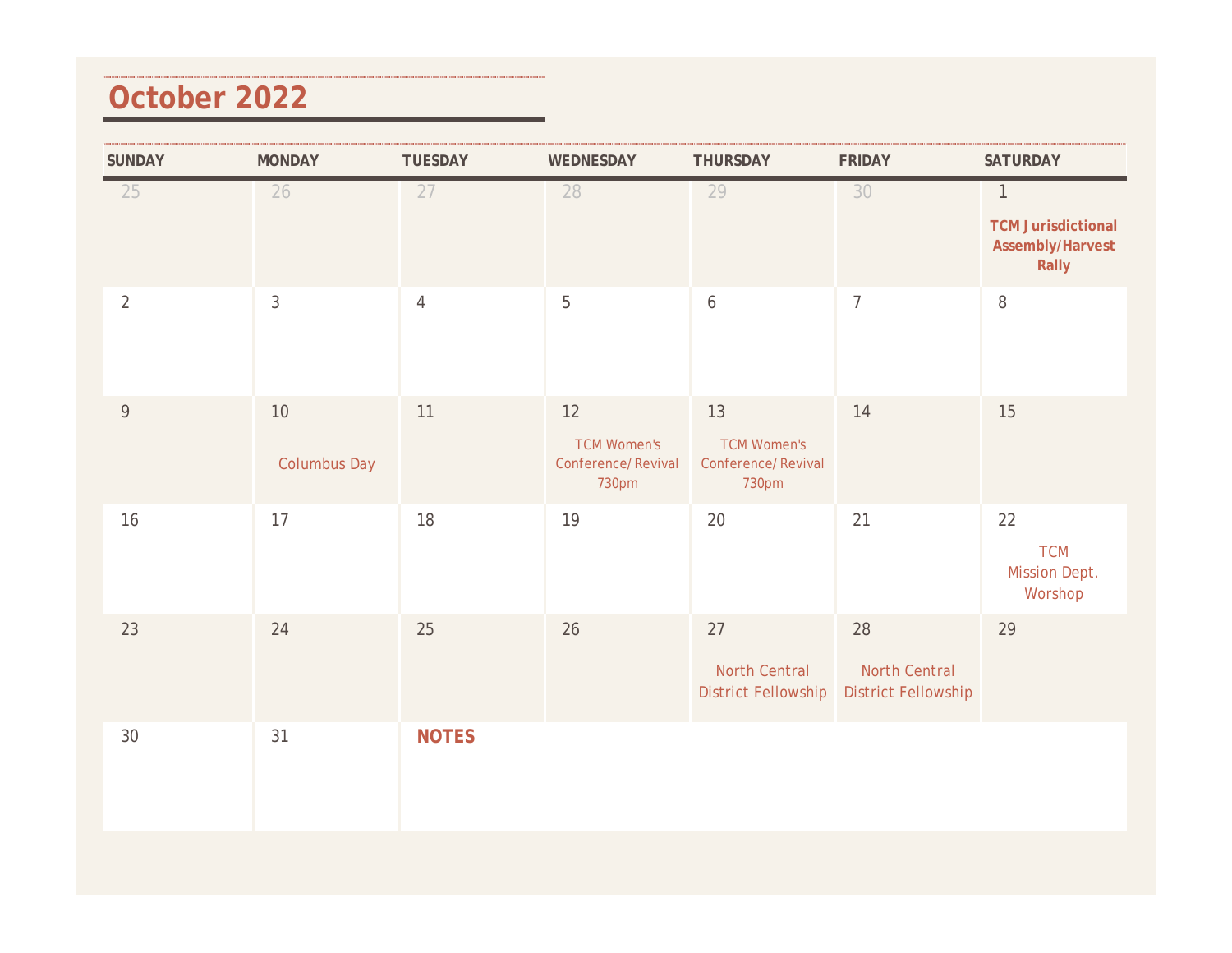#### **November 2022**

| <b>SUNDAY</b>                                               | <b>MONDAY</b>                                                           | <b>TUESDAY</b>                                             | WEDNESDAY                                                  | <b>THURSDAY</b>                                             | <b>FRIDAY</b>                                               | <b>SATURDAY</b>                                             |
|-------------------------------------------------------------|-------------------------------------------------------------------------|------------------------------------------------------------|------------------------------------------------------------|-------------------------------------------------------------|-------------------------------------------------------------|-------------------------------------------------------------|
| 30                                                          | 31                                                                      | $\mathbf{1}$                                               | $\overline{2}$                                             | $\mathfrak{Z}$                                              | $\overline{4}$                                              | 5                                                           |
| $\boldsymbol{6}$                                            | $\overline{7}$<br>114th Int'l<br><b>Holy Convocation</b><br>Memphis, TN | 8<br>114th Int'l<br><b>Holy Convocation</b><br>Memphis, TN | 9<br>114th Int'l<br><b>Holy Convocation</b><br>Memphis, TN | 10<br>114th Int'l<br><b>Holy Convocation</b><br>Memphis, TN | 11<br>114th Int'l<br><b>Holy Convocation</b><br>Memphis, TN | 12<br>114th Int'l<br><b>Holy Convocation</b><br>Memphis, TN |
| 13<br>114th Int'l<br><b>Holy Convocation</b><br>Memphis, TN | 14<br><b>General Assembly</b><br>Memphis, TN                            | 15<br><b>General Assembly</b><br>Memphis, TN               | 16                                                         | 17                                                          | 18                                                          | 19<br><b>TCM Music Dept:</b><br>Thanksgiving<br>Musical     |
| 20                                                          | 21                                                                      | 22                                                         | 23                                                         | 24<br><b>Thanksgiving Day</b>                               | 25                                                          | 26                                                          |
| 27                                                          | 28                                                                      | 29                                                         | 30                                                         | $\overline{1}$                                              | $\overline{2}$                                              | $\mathfrak{Z}$                                              |
| $\overline{4}$                                              | 5                                                                       | <b>NOTES</b>                                               |                                                            |                                                             |                                                             |                                                             |